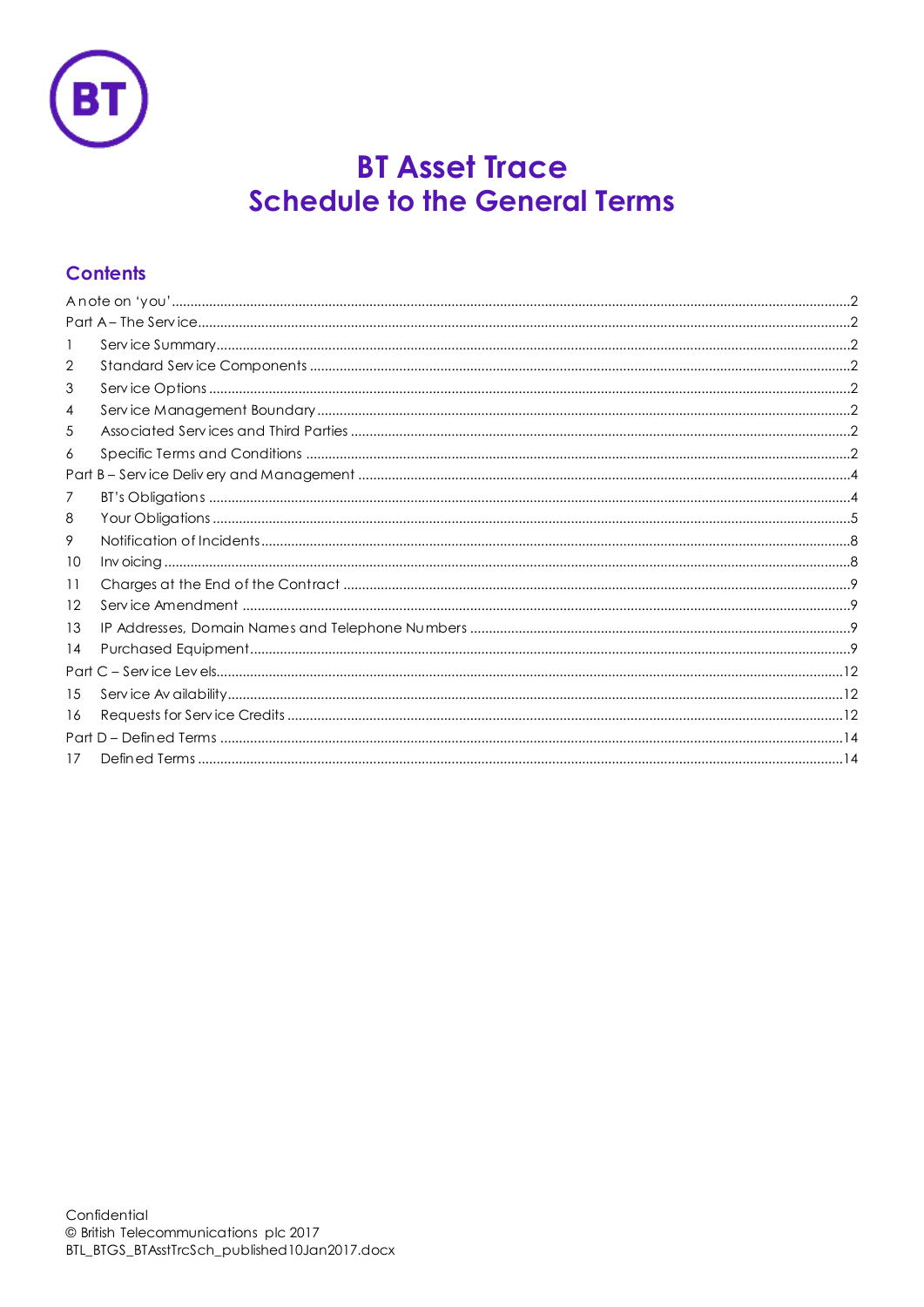

#### <span id="page-1-0"></span>**A note on 'you'**

'You' and 'your' mean the Customer.

Phrases that refer to 'either', 'neither', 'each of us', 'both of us' or 'we both' mean one or both of BT and the Customer, whichev er makes sense in the context of the sentence.

### <span id="page-1-1"></span>**Part A – The Service**

#### <span id="page-1-2"></span>**1 Service Summary**

BT will prov ide you with the BT Asset Trace Serv ice, which allows you to use an Asset Monitoring Dev ice to gather location information, operating data information and management information on a Customer Asset(s), comprising:

- 1.1 the Standard Serv ice Components ; and
- 1.2 the Serv ice Option if selected by you as set out in any applicable Order, (the "**Service**").

### <span id="page-1-3"></span>**2 Standard Service Components**

BT will prov ide you with all of the following standard serv ice components ("**Standard Service Components**") in accordance with the details set out in any applicable Order:

- 2.1 Asset Monitoring Dev ice(s), a tracking sensor that can raise outbound alerts in the following circumstances:
	- 2.1.1 mov ement alert if the Customer Asset is mov ed outside of its established parameters;
	- 2.1.2 power off/on alert if there is a change in, or interruption to, the Customer Asset's power supply; and
	- 2.1.3 on the occurrence of certain events or parameters agreed between you and BT prior to the provision of the Serv ice.
- 2.2 access to the Central Serv er Software, through which you will be able to v iew updates from the Asset Monitoring Dev ices to monitor the Customer Asset(s); and
- 2.3 the support and maintenance serv ices as further detailed in Paragraph [7.](#page-3-1)

#### <span id="page-1-4"></span>**3 Service Options**

- <span id="page-1-8"></span>3.1 BT will prov ide you with the following option that is selected by you as set out in any applicable Order ("**Service Options**"): installation of the Asset Monitoring Device(s).
- 3.2 If you do not select the option set out in Paragraph [3.1](#page-1-8) abov e you will hav e sole responsibility for attaching the Asset Monitoring Dev ice(s) to the relev ant Customer Asset(s). BT will inform you of any associated installation activ ities or any other required activ ity you must carry out.

#### <span id="page-1-5"></span>**4 Service Management Boundary**

- <span id="page-1-9"></span>4.1 BT will prov ide and manage the Serv ice as set out in Parts B and C of this Schedule and as set out in the Order:
	- 4.1.1 with respect to the Asset Monitoring Dev ice(s), up to the interface between the Asset Monitoring Dev ice(s) and the Customer Asset that the Asset Monitoring Dev ice is attached to or monitoring; and
	- 4.1.2 with respect to the Central Serv er Software, up to the interface between the Central Serv er Software and any infrastructure, including IT systems controlled or owned by you,

#### ("**Service Management Boundary**").

- 4.2 BT will hav e no responsibility for the Serv ice outside the Serv ice Management Boundary.
- 4.3 BT does not make any representations, whether express or implied, about whether the Serv ice will operate in combination with any Customer Equipment or other equipment and software.

#### <span id="page-1-6"></span>**5 Associated Services and Third Parties**

5.1 If BT prov ides you with any serv ices other than the Serv ice, this Schedule will not apply to those serv ices and those serv ices will be gov erned by their separate terms and conditions.

#### <span id="page-1-7"></span>**6 Specific Terms and Conditions**

#### 6.1 **Termination for Convenience**

For the purposes of Clause 17 of the General Terms, either of us may, at any time after the Serv ice Start Date and without cause, terminate the Serv ice or any Order by giv ing 30 days' Notice to the other.

#### 6.2 **Minimum Period of Service**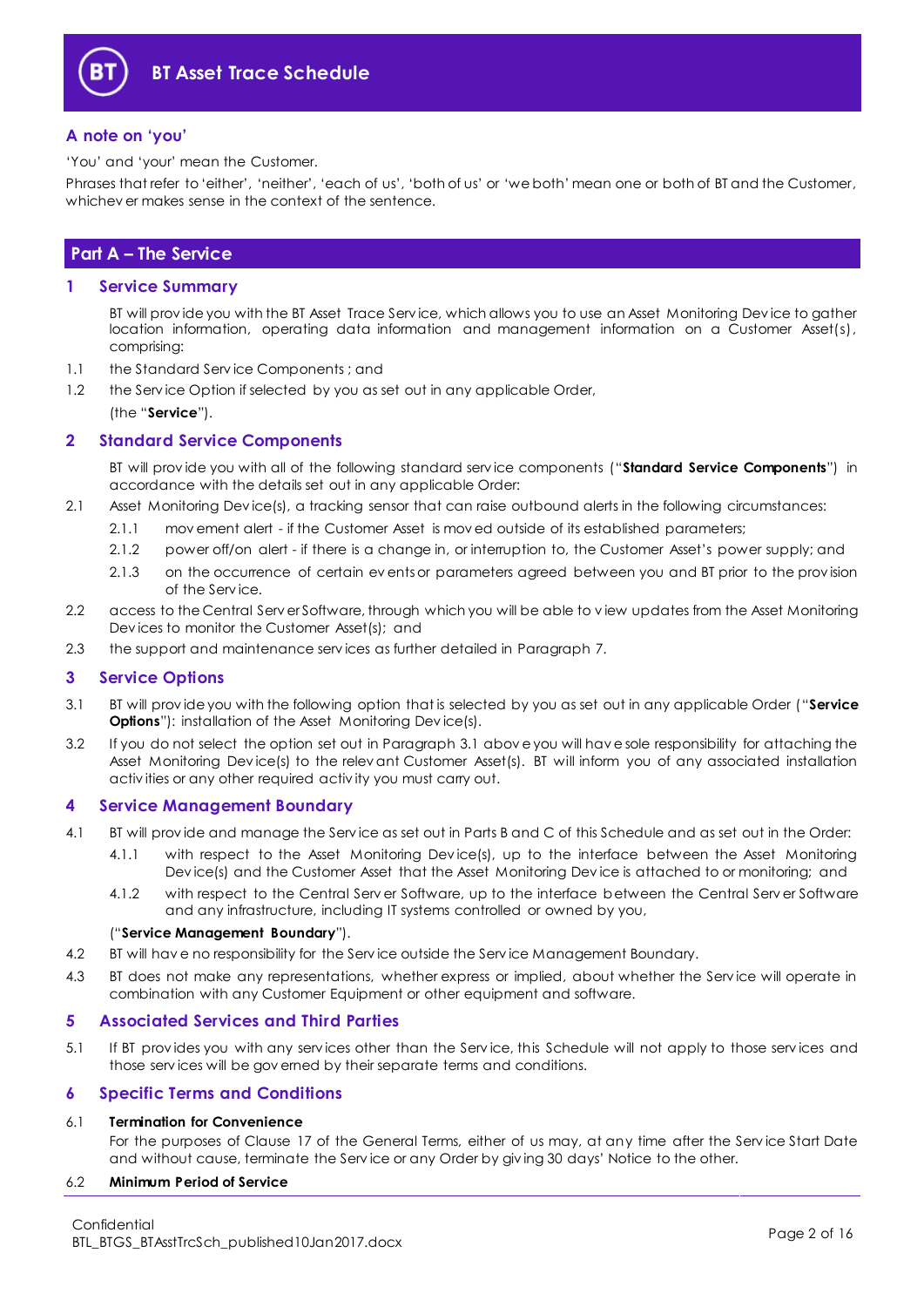

- 6.2.1 Unless one of us giv es Notice to the other of an intention to terminate the Serv ice at least 30 days before the end of the Minimum Period of Serv ice or a Renewal Period ("**Notice of Non-Renewal**"), at the end of the Minimum Period of Serv ice or any subsequent Renewal Period, the Serv ice will automatically extend for the Renewal Period, and both of us will continue to perform each of our obligations in accordance with the Contract.
- 6.2.2 In the ev ent that one of us giv es a Notice of Non-Renewal, BT will cease deliv ering the Serv ice at the time of 23:59 on the last day of the Minimum Period of Serv ice or subsequent Renewal Period.

#### <span id="page-2-0"></span>6.3 **Data Protection**

- 6.3.1 You will not send and BT will not receiv e or Process on your behalf, any other User Personal Data in connection with the prov ision of the Serv ice, or otherwise under this Agreement, except for such User Personal Data that is required for the administration of the Service, including, but not limited to, managing and maintaining access profiles, passwords and other systems administration information relating to access to the Serv ice.
- 6.3.2 BT will not Process any Personal Data in relation to the use of the Customer Assets by you, your employees or Users.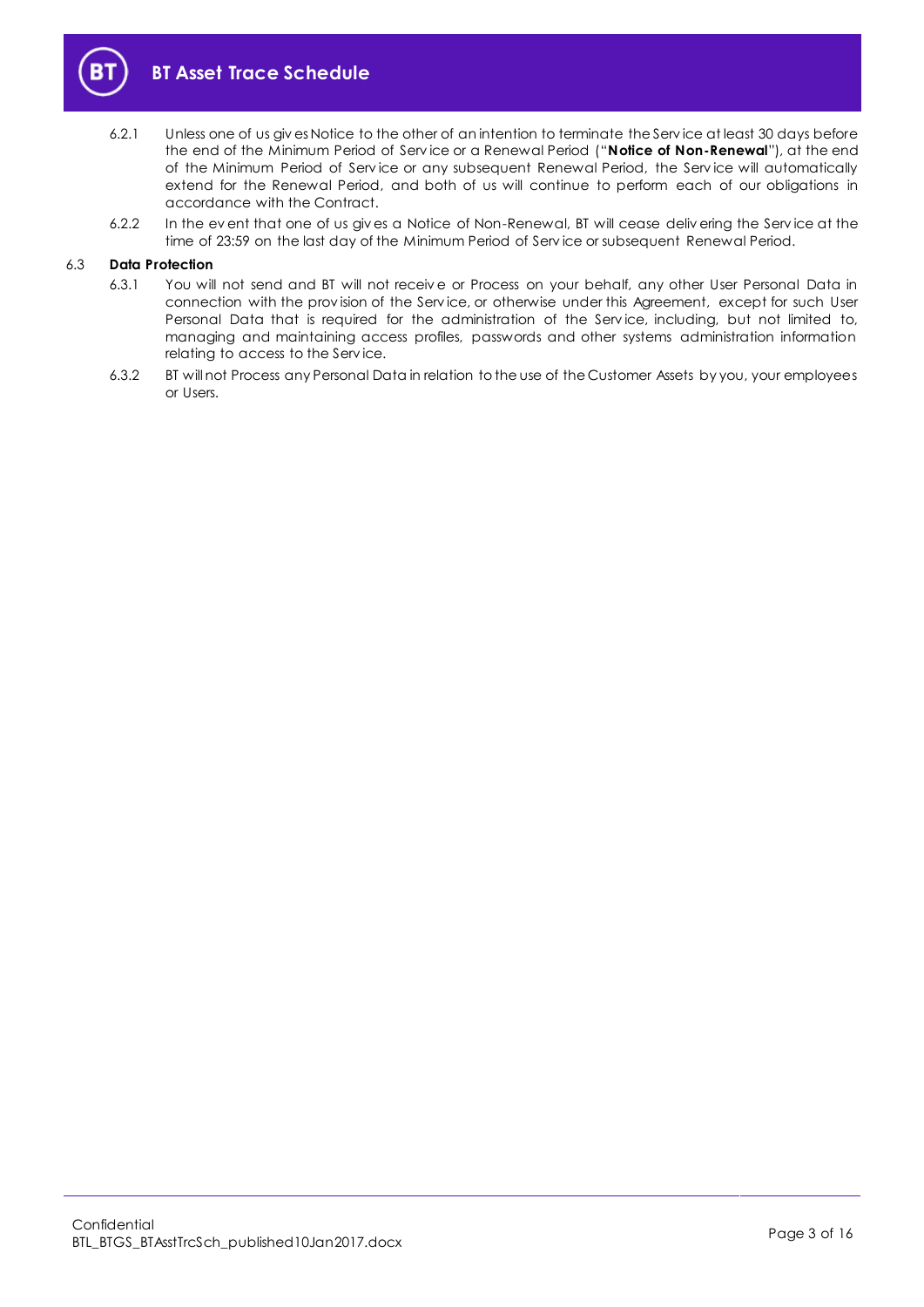

## <span id="page-3-0"></span>**Part B – Service Delivery and Management**

#### <span id="page-3-1"></span>**7 BT's Obligations**

#### <span id="page-3-7"></span>7.1 **Service Delivery**

Before the Serv ice Start Date and, where applicable, throughout the prov ision of the Serv ice, BT:

- 7.1.1 will prov ide you with contact details for the helpdesk that you will be able to contact to submit serv ice requests, report Incidents and ask questions about the Serv ice ("**Service Centre**");
- 7.1.2 will comply with all reasonable health and safety rules and regulations and reasonable security requirements that apply at a Site and you notify to BT in writing. BT will not be liable if, as a result of any such compliance, BT is in breach of any of BT's obligations under this Contract;
- <span id="page-3-6"></span>7.1.3 will prov ide you with a date on which deliv ery of the Serv ice (or each part of the Serv ice, including to each Site) is due to start ("**Customer Committed Date**") and will use commercially reasonable endeav ours to meet any Customer Committed Date.
- 7.1.4 Where the Site is located within the EU, dispatch any Purchased Equipment for deliv ery to the applicable Site as set out in the Order;
- 7.1.5 where the Site is located outside the EU, subject to your compliance with Paragrap[h 8.1.9:](#page-5-0)
	- (a) deliv er any Purchased Equipment to the applicable port of entry in the destination country in accordance with Paragrap[h 14.4.2](#page-9-0) and you will act as the importer of record; or
	- (b) if agreed between both of us in the Order, BT will arrange shipping serv ices to deliv er the Purchased Equipment to the final destination address(es) specified in the Annex or Order;
- 7.1.6 if agreed between both of us as set out in the Order, install any Purchased Equipment at the applicable Sites.
- 7.1.7 Where the Site is located within a country in the EU other than the Territory:
- 7.1.8 BT will not sell you the Purchased Equipment if you are not VAT-registered in the deliv ery country; and
- <span id="page-3-2"></span>7.1.9 BT will not include installation unless the Rev erse Charge Mechanism applies to such serv ices in that country.
- <span id="page-3-3"></span>7.1.10 Where the Site is located outside the EU BT will not sell you Purchased Equipment with associated installation.
- 7.1.11 In the cases of paragraph[s 7.1.9](#page-3-2) an[d 7.1.10](#page-3-3) abov e, and as BT may otherwise agree, in order to prov ide you with the Purchased Equipment and any installation serv ices specified in the Annex or Order, BT may transfer the prov ision and inv oicing of Purchased Equipment and installation outside the Territory to a BT Affiliate or a third party in accordance with Clause 26 of the General Terms.

#### <span id="page-3-5"></span>7.2 **Installation of the Service**

- Before the Serv ice Start Date BT will:
- 7.2.1 where you hav e selected the installation serv ice option as set out in the Order:
	- (a) install the Asset Monitoring Dev ice(s) on the Customer Assets;
	- (b) configure the Serv ice; and
	- (c) conduct a series of standard tests on the Serv ice to ensure that it is configured correctly.
- 7.2.2 where you are responsible for installation of the Serv ice:
	- (a) configure the Serv ice; and
	- (b) conduct a series of standard tests on the Serv ice to ensure that it is configured correctly.

#### 7.3 **During Operation**

On and from the Serv ice Start Date, BT:

- 7.3.1 may carry out Maintenance from time to time and will endeav our to inform you:
	- (a) at least fiv e Business Days before any Planned Maintenance on the BT Network and/or BT Equipment, howev er you agree that BT may inform you with less notice than normal where emergency Maintenance is required; or
	- (b) without undue delay for scheduled Access Line maintenance by a supplier;
- 7.3.2 may, in the ev ent of a security breach affecting the Serv ice, require you to change any or all of your passwords. BT does not guarantee the security of the Serv ice against unauthorised or unlawful access or use.

#### <span id="page-3-4"></span>7.4 **Service Support**

#### **Software Support**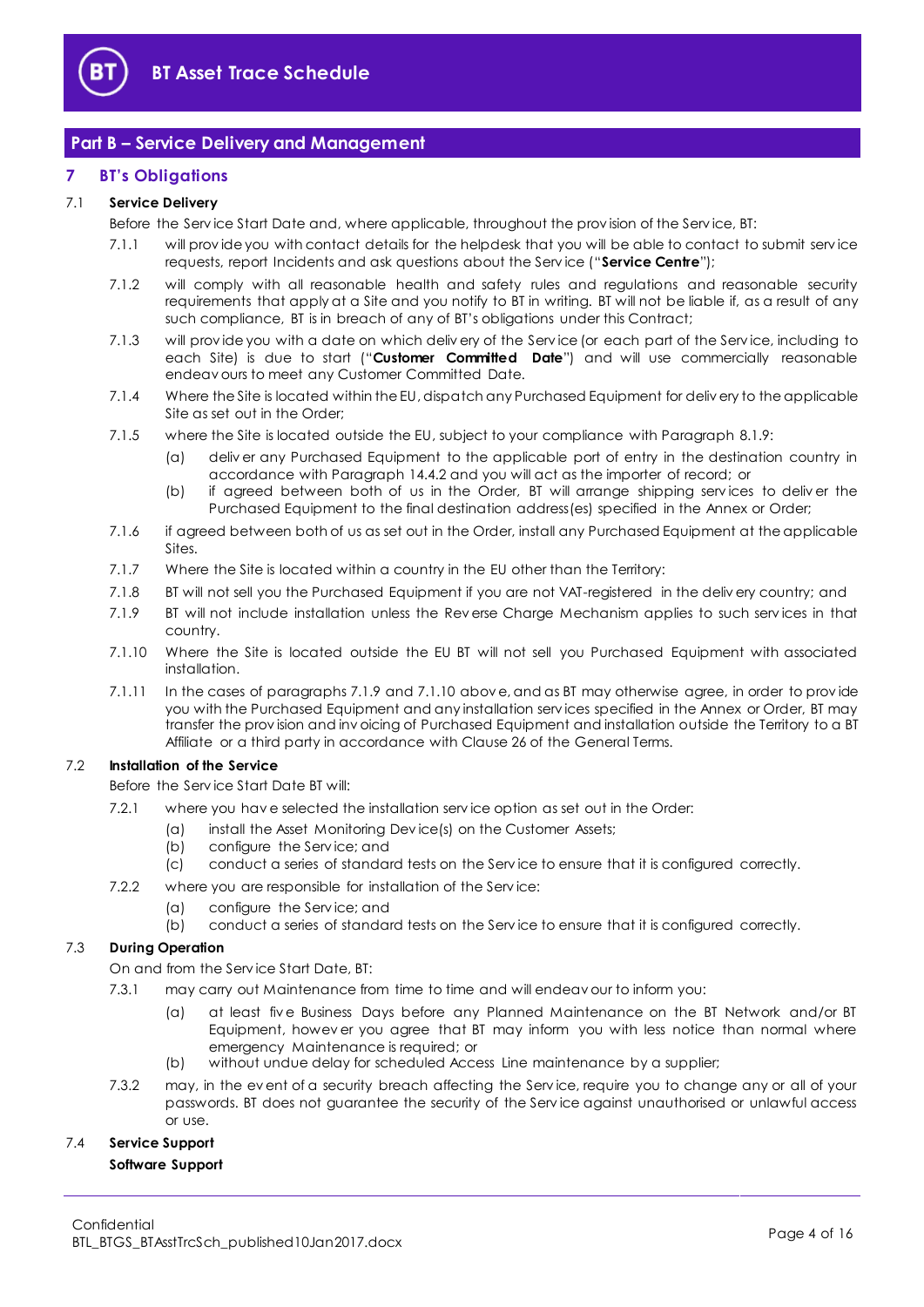

- 7.4.1 **Software Error Corrections**. BT will use reasonable endeav ours to correct reproducible errors and to prov ide Incident analysis and resolution, including correctiv e support to resolv e identifiable and reproducible software incidents. BT will also help to identify problems that are difficult to reproduce.
- 7.4.2 **Software Releases**. where possible and appropriate BT may, at BT's sole discretion, prov ide Software Releases, including Major Releases, to you at no additional Charge;
- 7.4.3 **Support for Software Releases**. Where a Software Release is not prov ided to you, BT will support the prev ious release of the software for a period of 12 months from the first update date of that Software Release or from the prev ious release's discontinuation date, as applicable.

#### **Asset Monitoring Device Support**

- <span id="page-4-2"></span>7.4.4 BT will prov ide you with support for the Asset Monitoring Dev ice(s), under which BT will:
	- (a) in the ev ent of an Incident with respect to the Asset Monitoring Dev ice(s) that prev ents you from using the Serv ice, prov ide, or arrange for replacement of the faulty Asset Monitoring Dev ice from the Spare Stock;
	- (b) where you report the fault on a Business Day, prov ide the replacement Asset Monitoring Dev ice within a target time of three Business Days; and
	- (c) where you return the faulty Asset Monitoring Dev ice to the Serv ice Centre, where possible, repair the faulty Asset Monitoring Dev ice and add the repaired Asset Monitoring Dev ice to the Spare Stock. If BT is unable to repair the faulty Asset Monitoring Dev ice, and it is within warranty in accordance with Paragraph [14.6,](#page-9-1) BT will arrange for a replacement Asset Monitoring Dev ice to be added to the Spare Stock. If the faulty Asset Monitoring Dev ice is not within the warranty period BT will adv ise you and you will submit an Order to replace the Spare Stock and title in the unrepaired faulty Asset Monitoring Dev ice will transfer to BT.
- 7.4.5 If on receiv ing the Asset Monitoring Dev ice reported as faulty by you, BT determines that there is no fault, the Asset Monitoring Dev ice will be returned to the Spare Stock.
- <span id="page-4-1"></span>7.4.6 Paragraph [7.4](#page-3-4) will not apply to the extent that any unav ailability of Serv ice or Incident related to any aspect of the Serv ice, including any Purchased Equipment and/or Asset Monitoring Dev ice, is due to:
	- (a) Force Majeure ev ents as set out in the General Terms;
	- (b) any problems with or failure of the Internet;
	- (c) suspension of the Service in accordance with Clause 16.1.2, 16.1.3 and 16.1.4 of the General Terms, or if you or anyone else (with or without your knowledge or approv al) uses the Serv ice in any way which, is, or is likely to be, detrimental to the prov ision of the Serv ice to you or any other customer and fails to take correctiv e action within a reasonable period of receiv ing notice from BT;
	- (d) Planned Maintenance;
	- (e) Emergency Procedures;
	- (f) reasons of security, health and safety;
	- (g) an Incident being reported and BT cannot confirm that an Incident exists after performing tests; and/or
	- (h) any incorrect information prov ided by you;
	- (i) any delay or failure by you to prov ide information reasonably required by BT; and/or
	- (j) any faults associated with any of your applications or data.

#### 7.5 **The End of the Service**

On termination of the Serv ice by either one of us, or expiry, BT:

- 7.5.1 will prov ide configuration information and any archiv ed data relating to the Serv ice prov ided at the Site(s) in a format that BT reasonably specifies; and
- 7.5.2 may disconnect and remov e any BT Equipment located at the Sites.

### <span id="page-4-0"></span>**8 Your Obligations**

#### <span id="page-4-3"></span>8.1 **Service Delivery**

Before the Serv ice Start Date and, where applicable, throughout the prov ision of the Serv ice by BT, you will:

- 8.1.1 prov ide BT with the names and contact details of any indiv iduals authorised to act on your behalf for Serv ice management matters ("**Customer Contact**"), but BT may also accept instructions from a person who BT reasonably believ es is acting with your authority;
- 8.1.2 ensure that the Serv ice is only used to track physical assets and will not be used to track indiv iduals or any type of data;
- 8.1.3 prov ide BT with any information reasonably required without undue delay;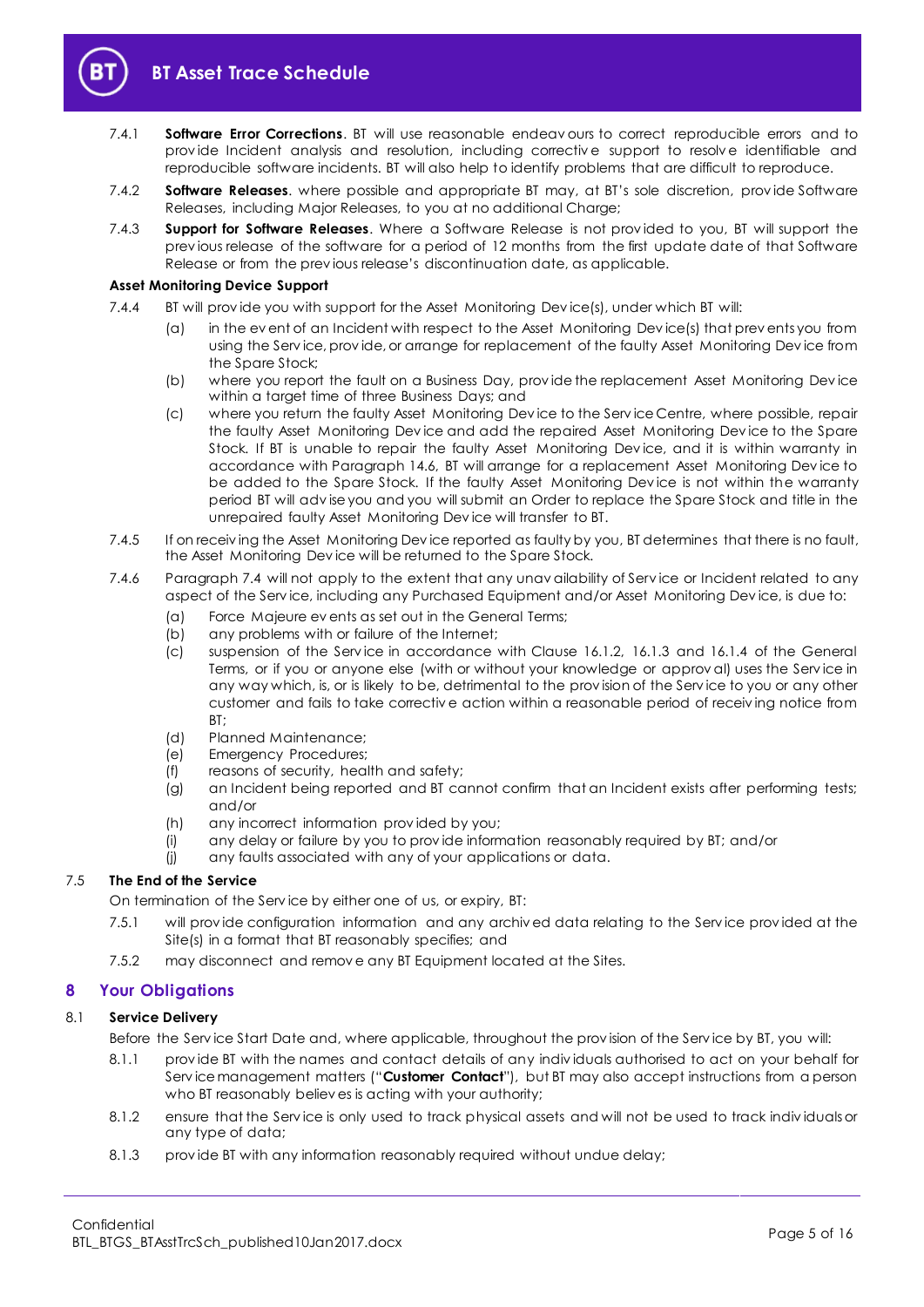

- 8.1.4 provide BT with access to any Sites during Business Hours, or as otherwise agreed, to enable BT to set up, deliv er and manage the Serv ice;
- 8.1.5 complete any preparation activities that BT may request to enable you to receive the Services promptly and in accordance with any reasonable timescales;
- 8.1.6 notify BT in writing of any health and safety rules and regulations and security requirements that apply at a Site;
- 8.1.7 in jurisdictions where an employer is legally required to make such disclosure to its employees and/or Users:
	- (a) inform your employees, any works councils or representativ es of employees and Users that as part of the Serv ice being deliv ered by BT, to the extent that this is in scope, BT may monitor and report to you the use of any targeted applications by your employees and/or Users;
	- (b) ensure that your employees, any works councils or representativ es of employees and Users have consented to such monitoring and reporting; and
	- (c) indemnify BT from and against any and all Claims or action brought by your employees any works councils or representativ es of employees or Users arising out of your failure to obtain consent from your employees or Users for monitoring and reporting in relation to the Service;
- 8.1.8 fully acknowledge that the Serv ice will not be used to monitor its employees or Users and that you are solely responsible for ensuring compliance with Applicable Law regarding the use of the Service in relation to any surv eillance and/or monitoring of your employees and Users, including all legal and regulatory requirements, whether based in priv acy, employment, labour, consumer protection or otherwise required by law;
- <span id="page-5-0"></span>8.1.9 where the Site is located outside the EU, act as the importer of record, clear the Purchased Equipment through the applicable customs authority in the destination country and be liable for any import tax, duty and/or excise duty incurred, and, if requested by BT, prov ide authorisation as soon as practicable authorising BT or BT's agent to carry out BT's obligations as shipping agent. If you cannot give such authorisation, you will be responsible for fulfilling those obligations on BT's behalf at your own cost;
- 8.1.10 prov ide BT with the name and contact details of at least one indiv idual who will be responsible for receiv ing the Purchased Equipment at the Site;
- 8.1.11 as applicable, prepare and maintain the Site for the installation of BT Equipment and Purchased Equipment and supply of the Serv ice, including, without limitation:
	- (a) prov ide a suitable and safe operational env ironment for any BT Equipment and/or Purchased Equipment including all necessary trunking, conduits, cable trays, and telecommunications connection points in accordance with BT's reasonable instructions and in accordance with applicable installation standards;
	- (b) take up or remov e any fitted or fixed floor cov erings, ceiling tiles and partition cov ers and/or prov ide any openings in buildings required to connect BT Equipment and/or Purchased Equipment to appropriate telecommunications facilities in time to allow BT to undertake any necessary installation or maintenance and carry out any work that may be required after installation to make good any cosmetic damage caused during the installation or maintenance;
	- (c) prov ide a secure, continuous power supply at the Site for the operation and maintenance of the Serv ice and BT Equipment and/or Purchased Equipment at such points and with such connections as BT specifies. In order to mitigate any Serv ice interruption resulting from failure in the principal power supply, you will prov ide back-up power with sufficient capacity to conform to the standby requirements of the applicable British standards; and
	- (d) prov ide internal cabling between the BT Equipment and any Customer Equipment, as appropriate;
- 8.1.12 until ownership in any Purchased Equipment transfers to you in accordance with Paragrap[h 14.4:](#page-9-2)
	- (a) keep the Purchased Equipment safe and without risk to health;
	- (b) only use the Purchased Equipment, or allow it to be used, in accordance with any instructions BT may giv e and for the purpose for which it is designed;
	- (c) not mov e the Purchased Equipment or any part of it from the Site;
	- (d) not make any alterations or attachments to the Purchased Equipment without BT's prior written consent. If BT giv es consent, any alterations or attachments will become part of the Purchased Equipment;
	- (e) not sell, charge, assign, transfer or dispose of or part with possession of the Purchased Equipment or any part of it;
	- (f) not allow any lien, encumbrance or security interest ov er the Purchased Equipment, nor pledge the credit of BT for the repair of the Purchased Equipment or otherwise;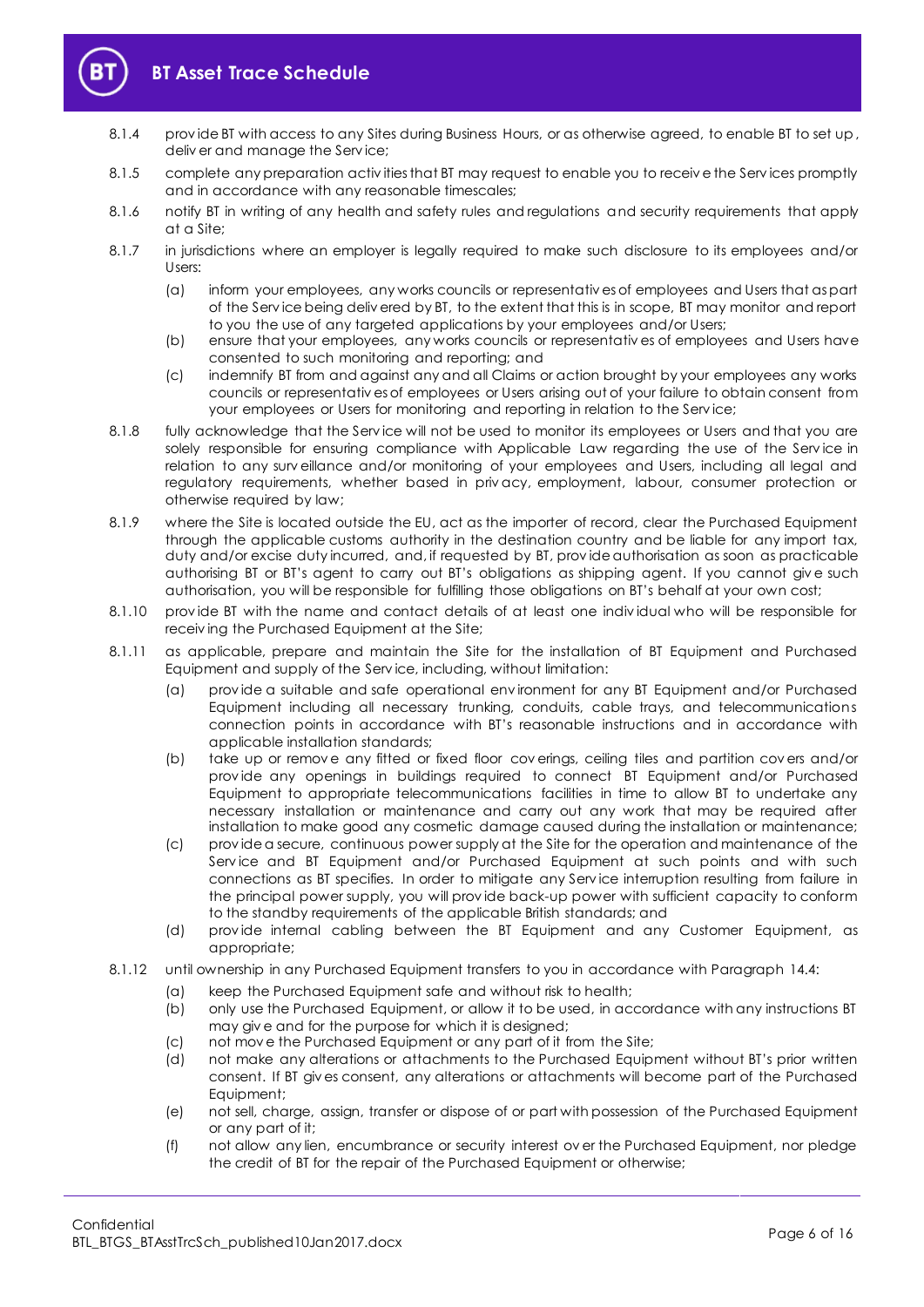

- (g) not claim to be owner of the Purchased Equipment and ensure that the owner of the Site will not claim ownership of the Purchased Equipment, ev en if the Purchased Equipment is fixed to the Site;
- (h) obtain appropriate insurance against any damage to or theft or loss of the Purchased Equipment;
- (i) indemnify BT against all claims and proceedings arising from your use of the Purchased Equipment or if the Purchased Equipment is damaged, stolen or lost. You will keep BT informed of anything which may affect BT's rights, or inv olv e BT in any proceedings, loss or liability;
- (j) ensure that the Purchased Equipment appears in BT's name in your accounting books; and
- (k) if there is a threatened seizure of the Purchased Equipment, or anything listed in Clause 19.2 of the General Terms applies to you, immediately notify BT and BT may take action to repossess the Purchased Equipment. You will also notify interested third parties that BT owns the Purchased Equipment;
- <span id="page-6-0"></span>8.1.13 with respect to the Asset Monitoring Dev ice Support under Paragrap[h 7.4.6:](#page-4-1)
	- (a) maintain a stock of spare Asset Monitoring Dev ices, which will be held by BT (the "**Spare Stock**"). The number of spare Asset Monitoring Dev ices required for the Spare Stock will be set out in the Order or as agreed between the Parties from time to time. If necessary to maintain the agreed Spare Stock numbers during the term of the Contract, you will be required to submit an Order for further Asset Monitoring Dev ices within fiv e Business Days of being adv ised by BT.
	- (b) inform BT of a faulty Asset Monitoring Dev ice within one Business Day of becoming aware of the fault;
	- (c) package all Asset Monitoring Dev ices safely and securely for transport;
	- (d) prov ide for the safe transport of Asset Monitoring Dev ices to BT's specified Serv ice Centre within three Business Days of reporting a fault in accordance with 8.1.12(b). You will bear all costs and risks associated with this transportation;
	- (e) incur additional charges for any of the following activ ities, which are not cov ered under this Contract:
		- (i) replacement of consumable parts or accessories, including but not limited to batteries, cables, carrying cases, paper, diskettes, tapes and ribbons;
		- (ii) repair of Asset Monitoring Dev ice that hav e been repaired by a third party;
		- (iii) repair of Incidents caused by operator-error, unauthorised alterations or unauthorised attempted repair; and
		- (iv ) non-remedial work, including but not limited to administration and operator procedures, reprogramming, and operator or user training.
- 8.2 Where BT deems on-going accidental damage is to be excessiv e, systemic or the result of mishandling, BT may rev iew your use of the Asset Monitoring Dev ice. Should such damage continue, you will incur a repair charge at BT's discretion, such charges to be notified to you in adv ance.

#### 8.3 **Service Operation**

On and from the Serv ice Start Date, you will:

- 8.3.1 ensure that Users report Incidents to the Customer Contact and not to the Service Centre;
- 8.3.2 ensure that the Customer Contact will take Incident reports from Users and pass these to the Service Centre using the reporting procedures agreed between both of us, and be av ailable for all subsequent Incident management communications;
- 8.3.3 monitor and maintain any Customer Equipment connected to the Serv ice or used in connection with a Serv ice;
- 8.3.4 ensure that any Customer Equipment that is connected to the Serv ice or that you use, directly or indirectly, in relation to the Serv ice is:
	- (a) connected and used in accordance with any instructions, standards and safety and security procedures applicable to the use of that Customer Equipment;
	- (b) adequately protected against v iruses and other breaches of security;
	- (c) technically compatible with the Serv ice and will not harm or damage BT Equipment, the BT Network, or any of BT's supplier's or subcontractor's network or equipment; and
	- (d) approv ed and used in accordance with relev ant instructions and Applicable Law;
- 8.3.5 immediately disconnect any Customer Equipment, or adv ise BT to do so at your expense, if Customer Equipment does not meet any relev ant instructions, standards or Applicable Law;
- 8.3.6 distribute, manage and maintain access profiles, passwords and other systems administration information relating to the control of Users' access to the Serv ice;
- 8.3.7 maintain a list of current Users and immediately terminate access for any person who ceases to be an authorised User;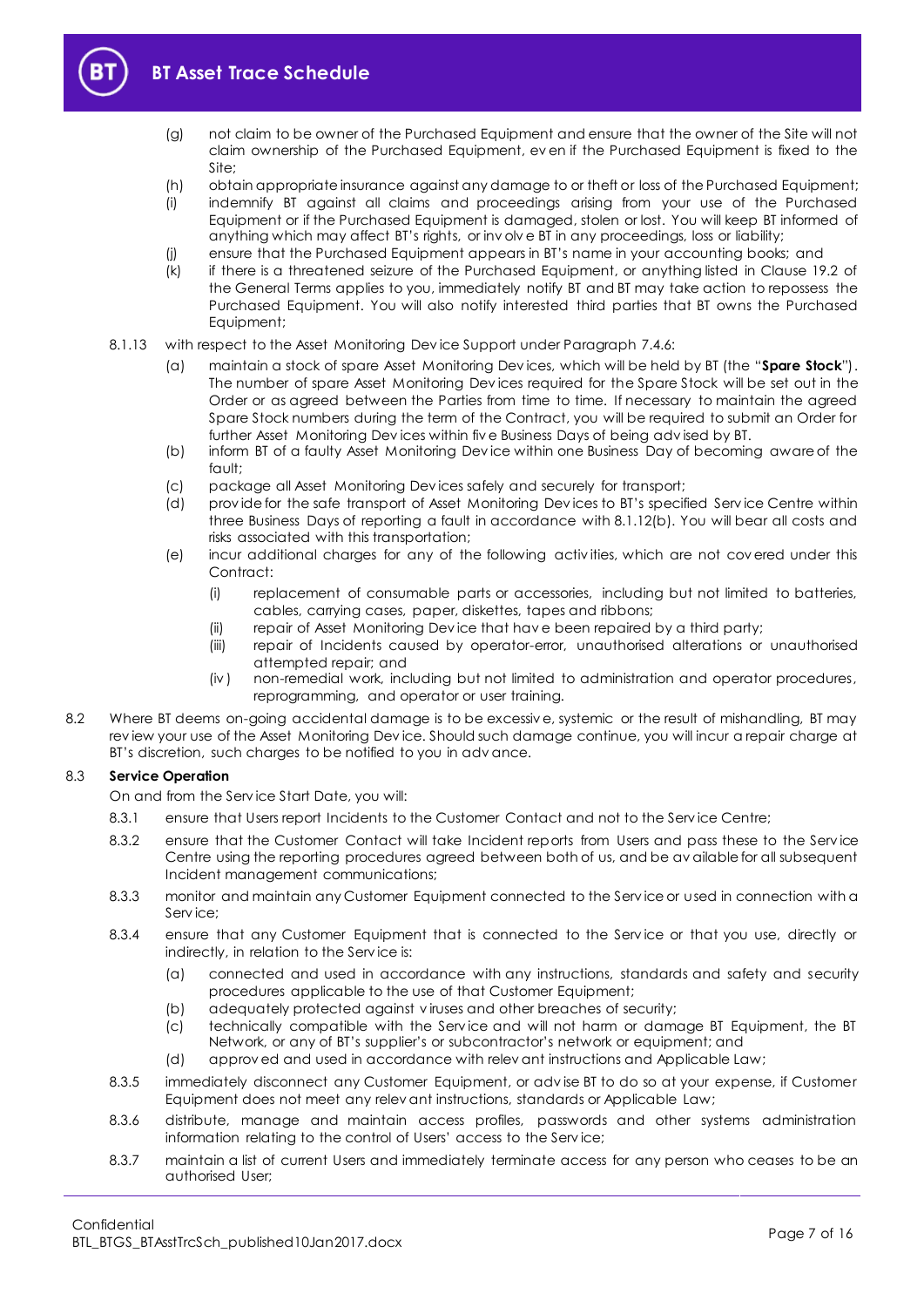

- 8.3.8 ensure the security and proper use of all v alid User access profiles, passwords and other systems administration information used in connection with the Serv ice and:
	- (a) inform BT immediately if a user ID or password has, or is likely to, become known to an unauthorised person, or is being or may be used in an unauthorised way;
	- (b) take all reasonable steps to prev ent unauthorised access to the Serv ice; and
	- (c) satisfy BT's security checks if a password is lost or forgotten;
- 8.3.9 if BT requests you to do so, in order to ensure the security or integrity of the Service, change any or all passwords and/or other systems administration information used in connection with the Serv ice; and
- 8.3.10 comply with the provisions of any Software licences provided with or as part of the Service.

#### 8.4 **The End of the Service**

On termination of the Serv ice by either one of us, or expiry you will be responsible for the disposal of any Customer Equipment in accordance with Paragraph [14.3.](#page-9-3) In the case of Spare Stock, BT will deliv er any Spare Stock to you for your disposal in accordance with Paragraph [14.3,](#page-9-3) unless BT agrees otherwise.

#### <span id="page-7-0"></span>**9 Notification of Incidents**

- <span id="page-7-4"></span><span id="page-7-3"></span>9.1 Where you become aware of an Incident:
	- 9.1.1 the Customer Contact will report it to BT's Service Centre;
	- 9.1.2 BT will giv e you a unique reference number for the Incident ("**Ticket**");
	- 9.1.3 BT will inform you when BT believ es the Incident is cleared, and will close the Ticket when:
		- (a) you confirm that the Incident is cleared within 24 hours of being informed; or
			- (b) BT has attempted unsuccessfully to contact you, in the way agreed between both of us, in relation to the Incident and you hav e not responded within 24 hours of BT's attempt to contact you.
	- 9.1.4 If you confirm that the Incident is not cleared within 24 hours of being informed, the Ticket will remain open, and BT will continue to work to resolv e the Incident. BT will

#### <span id="page-7-1"></span>**10 Invoicing**

- 10.1 BT will inv oice you for the Charges for the Serv ice as set out in Paragraph [10.2](#page-7-2) in the amounts and currency specified in any Orders.
- <span id="page-7-2"></span>10.2 Unless stated otherwise in an applicable Order, BT will inv oice you for:
	- 10.2.1 Installation Charges, on the Serv ice Start Date (or monthly in arrears prior to the Serv ice Start Date for any work carried out where the planned installation period is longer than one month);
	- 10.2.2 Recurring Charges, except Usage Charges, monthly in adv ance on the first day of the relev ant month (for any period where Service is provided for less than one month, the Recurring Charges will be calculated on a daily basis);
	- 10.2.3 Usage Charges, monthly in arrears on the first day of the relev ant month, calculated at the then current rates;
	- 10.2.4 any Charges for any Purchased Equipment from the Serv ice Start Date, and those Charges which will apply from the date you take deliv ery or possession of that Purchased Equipment;
	- 10.2.5 De-installation Charges within 60 days of de-installation of the Serv ice; and
	- 10.2.6 any Termination Charges incurred in accordance with Paragraph [11](#page-8-0) upon termination of the relev ant Serv ice.
- 10.3 BT may inv oice you for any of the following Charges in addition to those set out in the Order:
	- 10.3.1 Charges for inv estigating Incidents that you report to BT where BT finds no Incident or that the Incident is caused by something for which BT is not responsible under the Contract;
	- 10.3.2 Charges for installing the Serv ice as set out in Paragraph [7.2](#page-3-5) outside of Business Hours;
	- 10.3.3 Charges for restoring Serv ice if the Serv ice has been suspended in accordance with Clause 10.1.2 of the General Terms;
	- 10.3.4 Charges for cancelling the Serv ice in accordance with Clause 17 of the General Terms;
	- 10.3.5 Charges for expediting prov ision of the Serv ice at your request after you hav e been informed of the Customer Committed Date;
	- 10.3.6 Charges for repair of Purchased Equipment deemed by BT to hav e been damaged through improper handling, carelessness or reckless use by you; and
	- 10.3.7 any other Charges set out in any applicable Order or as otherwise agreed between both of us.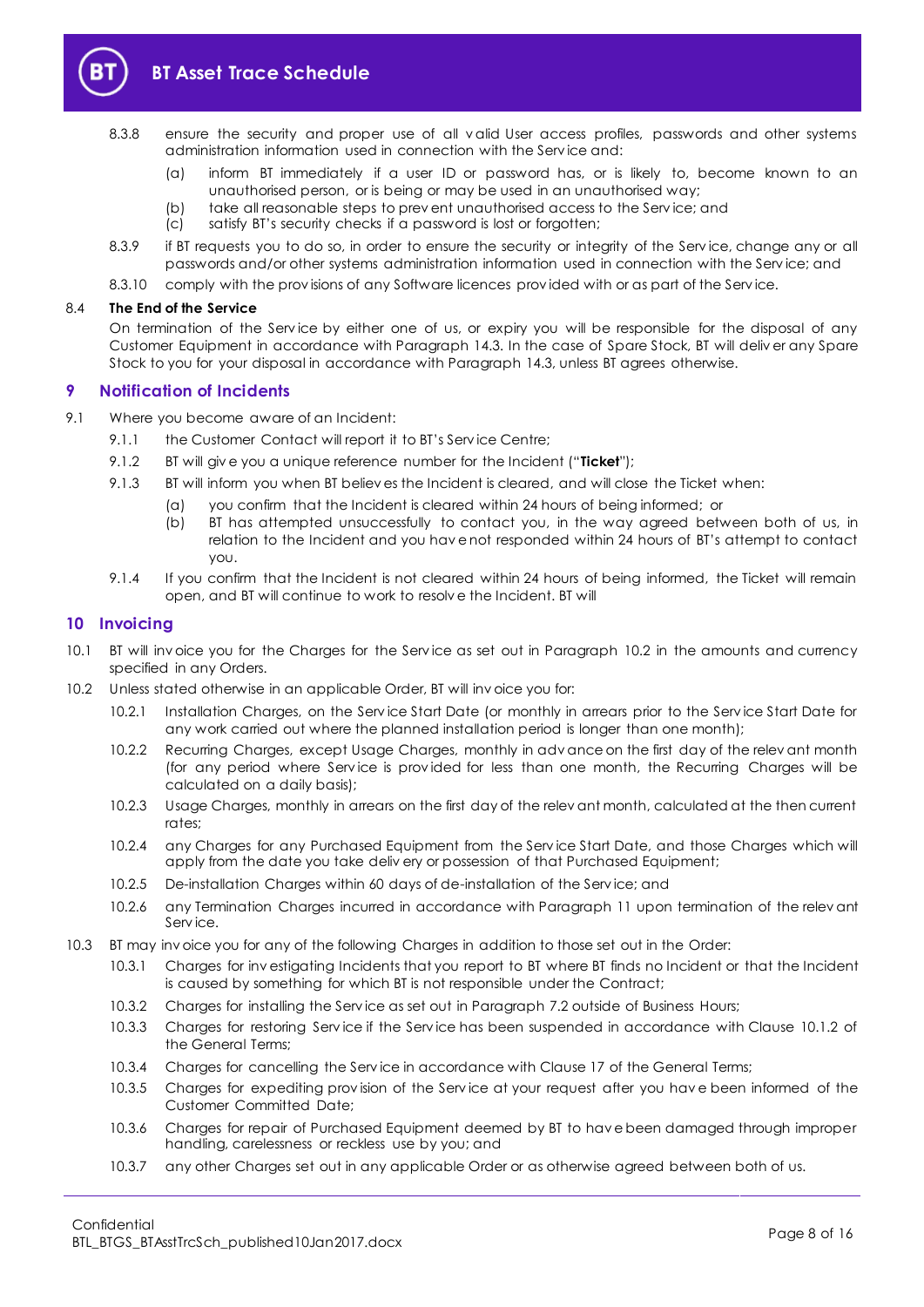

### <span id="page-8-0"></span>**11 Charges at the End of the Contract**

- 11.1 If you exercise your right under Clause 17 of the General Terms to terminate the Contract or any Serv ice for conv enience, you will pay BT:
	- 11.1.1 all outstanding Charges for Service rendered:
	- 11.1.2 De-installation Charges;
	- 11.1.3 any remaining Charges outstanding with regard to BT Equipment or Purchased Equipment;
	- 11.1.4 any other Charges set out in the Order; and
- 11.2 If you terminate during the Minimum Period of Serv ice or any Renewal Period, you will pay BT:
	- 11.2.1 for any parts of the Serv ice that were terminated during the first 12 months of the Minimum Period of Serv ice, Termination Charges, as compensation, equal to:
		- (a)
- (i) 100 per cent of the Recurring Charges for any remaining months of the first 12 months of the Minimum Period of Serv ice; and
- (ii) 20 per cent of the Recurring Charges for the remaining months, other than the first 12 months, of the Minimum Period of Serv ice; and
- (b) any waiv ed Installation Charges; and
- 11.2.2 for any parts of the Serv ice that were terminated after the first 12 months of the Minimum Period of Serv ice or during a Renewal Period, Termination Charges, as compensation, equal to 20 per cent of the Recurring Charges for any remaining months of the Minimum Period of Serv ice or the Renewal Period.

#### <span id="page-8-1"></span>**12 Service Amendment**

- <span id="page-8-4"></span>12.1 You may request, by giving BT Notice, a change to:
	- 12.1.1 an Order for the Serv ice (or part of an Order) at any time before the applicable Serv ice Start Date; or
	- 12.1.2 the Service at any time after the Service Start Date.
- 12.2 If you exercise your right under Paragraph [12.1](#page-8-4), and except where change results from BT's failure to comply with BT's obligations under the Contract, BT will, within a reasonable time, prov ide you with a written estimate including:
	- 12.2.1 the likely time required to deliv er the changed Service; and
	- 12.2.2 any changes to the Charges due to the changed Service.
- 12.3 BT has no obligation to proceed with any change that you request under Paragraph [12.1,](#page-8-4) unless and until we both agree in writing on the necessary changes to the Charges, implementation timetable and any other relev ant terms of the Contract to take account of the change.
- 12.4 If BT changes a Serv ice prior to the Serv ice Start Date because you hav e giv en BT incomplete or inaccurate information, BT may, in BT's reasonable discretion, apply additional reasonable one-time and/or Recurring Charges.

#### <span id="page-8-2"></span>**13 IP Addresses, Domain Names and Telephone Numbers**

- 13.1 Except for IP Addresses expressly registered in your name, all IP Addresses and Domain Names made av ailable with the Serv ice will at all times remain BT's property or the property of BT's suppliers and will be non-transferable. All of your rights to use such IP Addresses and/or Domain Names will cease on termination or expiration of the Serv ice.
- 13.2 BT cannot ensure that any requested Domain Name will be av ailable from or approv ed for use by the Internet Registration Authorities and BT has no liability for any failure in the Domain Name registration, transfer or renewal process.
- 13.3 You warrant that you are the owner of, or are authorised by the owner of the trade mark or name that you wish to use as a Domain Name.
- 13.4 You are responsible for all fees associated with registration and maintenance of your Domain Name, and will reimburse BT for any and all fees that BT pays to any Internet Registration Authorities, and thereafter be responsible for paying such fees directly to the relev ant Internet Registration Authorities.

#### <span id="page-8-3"></span>**14 Purchased Equipment**

#### 14.1 **Consumer Regulations**

Where you place an Order acting for purposes which are related to your trade, business or profession, it will be deemed a business to business transaction to which the Consumer Contracts (Information, Cancellation and Additional Charges) Regulations 2013 do not apply.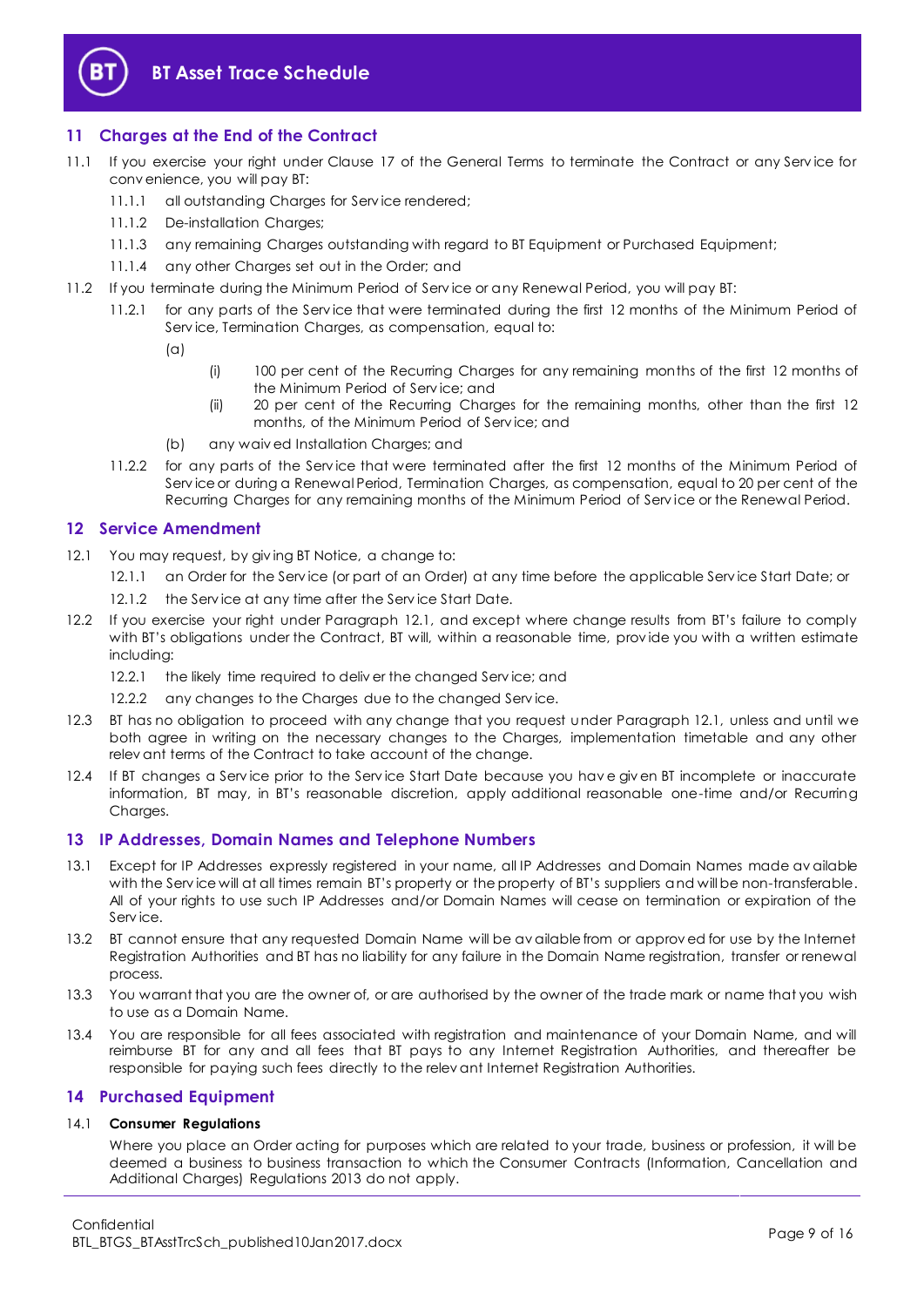

#### 14.2 **Sale of Goods**

The UN Conv ention on Contracts for the International Sale of Goods will not apply to the Contract.

#### <span id="page-9-4"></span><span id="page-9-3"></span>14.3 **WEEE Directive**

- 14.3.1 You will be responsible under Article 13 of the Waste Electrical and Electronic Equipment Directiv e 2012 ("**WEEE Directive**") for the costs of collection, treatment, recov ery, recycling and env ironmentally sound disposal of any equipment supplied under the Contract that has become waste electrical and electronic equipment ("**WEEE**").
- 14.3.2 Each of us acknowledge that for the purposes of Article 13 this Paragraph [14.3](#page-9-3) is an agreement stipulating other financing arrangements for the collection, treatment, recov ery, recycling and env ironmentally sound disposal of WEEE.
- 14.3.3 You will be responsible for any information recording or reporting obligations imposed by the WEEE Directiv e.
- 14.3.4 You will indemnify BT against any claims or legal proceedings that are brought or threatened against BT by a third party which would not hav e been caused or made had you fulfilled your express or implied obligations under this Paragraph [14.3](#page-9-3) or in connection with the WEEE Directiv e.
- 14.3.5 BT will notify you of any such claims or proceedings and keep you informed as to the progress of such claims or proceedings.

#### <span id="page-9-2"></span>14.4 **Transfer of Title and Risk**

- 14.4.1 Where the Purchased Equipment is deliv ered to a Site that is located within the Territory:
	- (a) title in the Purchased Equipment (except for the Intellectual Property Rights) will pass to you when you hav e paid for the Purchased Equipment in full;
	- (b) if BT deliv ers or installs the Purchased Equipment, risk will pass to you on deliv ery of the Purchased Equipment, but you will not be liable for any loss or damage that is caused by BT's negligence; and
	- (c) if BT does not deliv er or install the Purchased Equipment, risk will pass to you when you take possession of the Purchased Equipment;
- <span id="page-9-0"></span>14.4.2 Where the Purchased Equipment is deliv ered to a Site that is not located within the Territory:
	- (a) title in the Purchased Equipment (except for the Intellectual Property Rights) will pass to you upon dispatch from the final shipping point in the Territory (or in transit if shipped from outside the Territory); and
	- (b) risk in the Purchased Equipment will pass to you in accordance with Incoterms® 2010 DAP, but you will not be liable for any loss or damage that is caused by BT's negligence.

#### 14.5 **Acceptance**

- 14.5.1 Where the Site is located within the Territory, the Purchased Equipment will be deemed to hav e been accepted:
	- (a) if BT does not install the Purchased Equipment, when you take deliv ery or possession of the Purchased Equipment; and
	- (b) if BT installs the Purchased Equipment, the Serv ice Start Date.
- 14.5.2 Where the Site is not located within the Territory, acceptance of the Purchased Equipment will be deemed to take place on signature for the deliv ery at the port of entry, or at the final deliv ery address(es) that BT agrees with you if BT is shipping the Purchased Equipment.
- 14.5.3 Except where you hav e relied on BT's written adv ice, it is your responsibility to satisfy yourself as to the suitability of Purchased Equipment for your needs.

#### <span id="page-9-1"></span>14.6 **Warranty**

- 14.6.1 At any time following the Serv ice Start Date during the period of 12 consecutiv e months following the Serv ice Start Date (or any other period that BT giv es you Notice of), if you report to BT in accordance with Paragraph [9](#page-7-0) that there is an Incident in the Purchased Equipment which is due to faulty design, manufacture or materials, or BT's negligence, in accordance with Paragraph [7.4.4](#page-4-2) BT will, or will arrange for the manufacturer or other third party to, replace or (at BT's option) repair the part affected by, or causing the Incident free of charge unless:
	- (a) the Purchased Equipment has not been properly kept, used and maintained in accordance with the manufacturer's or BT's instructions, if any;
	- (b) the Purchased Equipment has been modified without BT's written consent;
	- (c) the Incident is due to accidental or wilful damage, interference with or maintenance of Purchased Equipment by persons other than BT, or a third party authorised by BT;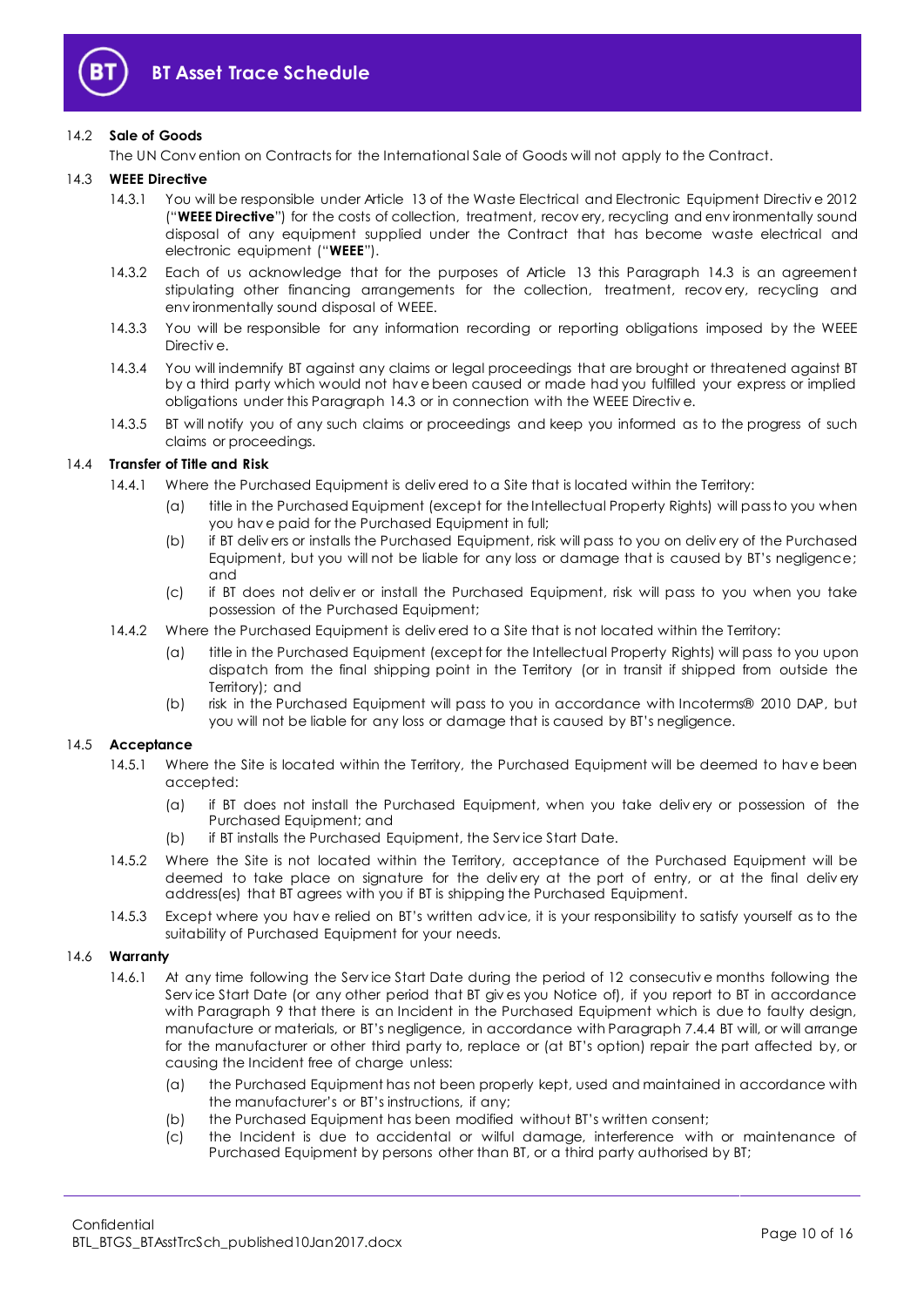

- (d) the Incident is due to faulty design by you where the Purchased Equipment has been manufactured to your design; or
- (e) the Incident is due to fair wear and tear.
- 14.6.2 BT does not warrant that the Software supplied under the Contract will be free of all Incidents or that its use will be uninterrupted, but BT will remedy any defects that significantly impair performance (where necessary, by arrangement between both of us) within a reasonable time.

#### 14.7 **Security**

- 14.7.1 You are responsible for the proper use of any user names, personal identification numbers and passwords used with the Purchased Equipment, and you will take all necessary steps to ensure that they are kept confidential, secure and not made av ailable to unauthorised persons.
- 14.7.2 BT does not guarantee the security of the Purchased Equipment against unauthorised or unlawful access or use.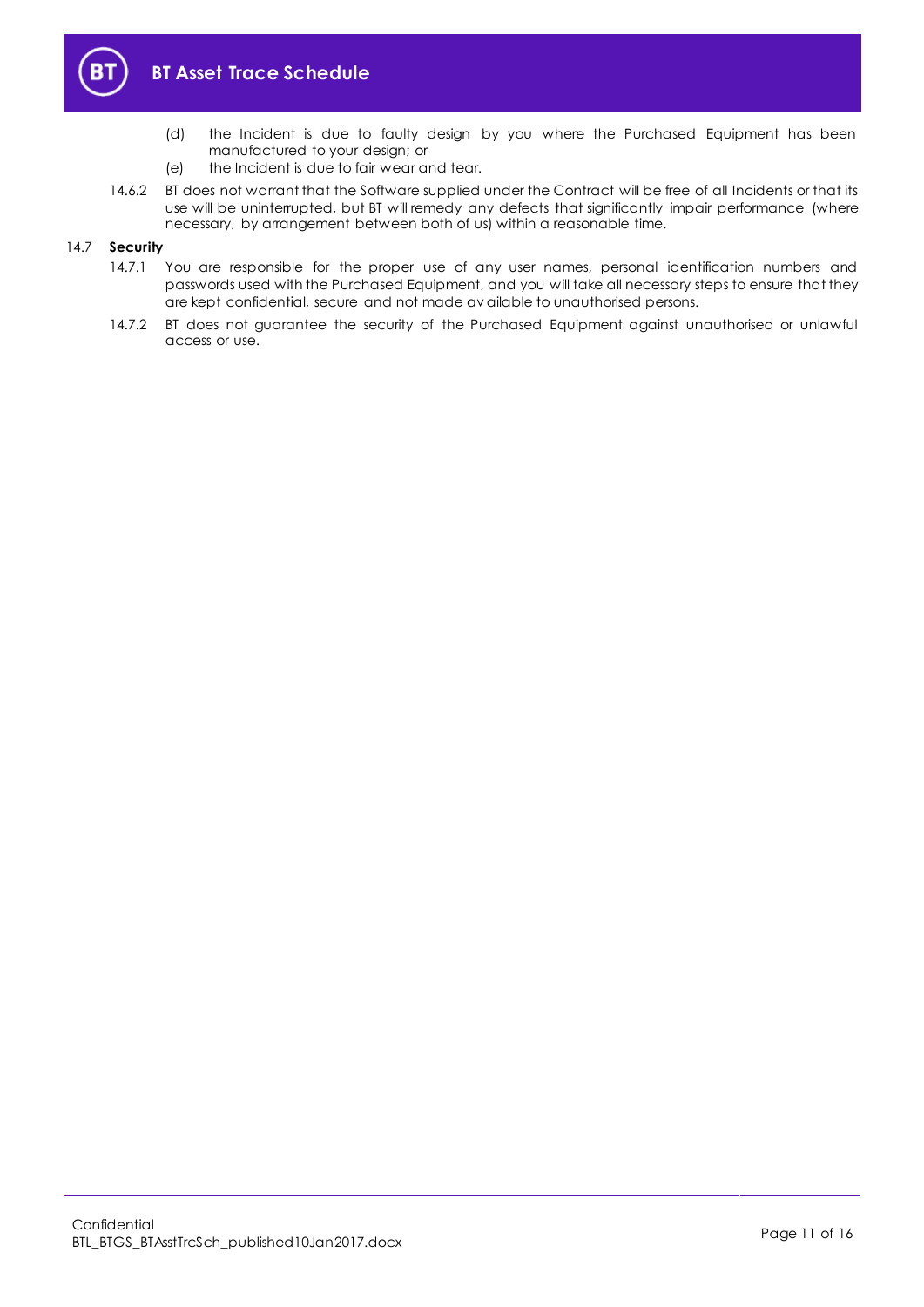

## <span id="page-11-0"></span>**Part C – Service Levels**

#### <span id="page-11-1"></span>**15 Service Availability**

#### <span id="page-11-8"></span>15.1 **Availability Service Level**

- 15.1.1 From the Service Start Date, BT will provide the Central Server Software with a target availability corresponding to the applicable SLA Category for the Serv ice as set out in the table in Paragraph [15.2.1](#page-11-3) below (the "**Availability Service Level**"). The Av ailability Serv ice Lev el only applies to the av ailability of the Central Serv er Software and not the functionality of the Asset Monitoring Dev ice(s).
- 15.1.2 You may request Av ailability Serv ice Credits for Qualifying Incidents at either:
	- (a) the Standard Av ailability Serv ice Credit Rate, as set out in Paragraph [15.3.5;](#page-11-4) or
	- (b) as applicable, the Elev ated Av ailability Serv ice Credit Rate, as set out in Paragraph [15.3.6.](#page-11-5)

#### <span id="page-11-3"></span>15.2 **SLA Categories**

15.2.1 The following table sets out the Av ailability Annual Targets, the Maximum Annual Av ailability Downtime, the Maximum Monthly Av ailability Downtime, the Standard Av ailability Serv ice Credit Rate, the Elev ated Av ailability Serv ice Credit Rate and the Serv ice Credit Interv al for each SLA Category:

| <b>Availability</b><br>Service<br>Level<br>Category | Availability<br><b>Annual Target</b> | Maximum<br>Annual<br><b>Availability</b><br>Downtime | Maximum<br><b>Monthly</b><br><b>Availability</b><br>Downtime | <b>Standard</b><br>Availability<br><b>Service Credit</b><br>Rate | Elevated<br>Availability<br>Service Credit<br>Rate | Service Credit<br>Interval |
|-----------------------------------------------------|--------------------------------------|------------------------------------------------------|--------------------------------------------------------------|------------------------------------------------------------------|----------------------------------------------------|----------------------------|
| Cat A++                                             | $299.999\%$                          | 5 minutes                                            | 0 minutes                                                    | $4\%$                                                            | $8\%$                                              | 5 min                      |
| Cat A+                                              | $299.99\%$                           | hour                                                 | 0 minutes                                                    | $4\%$                                                            | $8\%$                                              | $15 \text{ min}$           |
| Cat A1                                              | $\geq 99.97\%$                       | 3 hours                                              | 0 minutes                                                    | $4\%$                                                            | 8%                                                 | hour                       |
| Cat A                                               | $\geq 99.95\%$                       | 4 hours                                              | 0 minutes                                                    | 4%                                                               | $8\%$                                              | I hour                     |
| Cat B                                               | $299.90\%$                           | 8 hours                                              | hour                                                         | 4%                                                               | 8%                                                 | hour                       |
| Cat C                                               | $\geq$ 99.85%                        | 3 hours                                              | 3 hours                                                      | 4%                                                               | 4%                                                 | hour                       |
| Cat D                                               | $299.80\%$                           | / hours                                              | 5 hours                                                      | 4%                                                               | 4%                                                 | hour                       |
| Cat E                                               | $299.70\%$                           | 26 hours                                             | / hours                                                      | 4%                                                               | 4%                                                 | hour                       |
| Cat F                                               | $\geq 99.50\%$                       | 43 hours                                             | 9 hours                                                      | $4\%$                                                            | $4\%$                                              | i hour                     |
| Cat G                                               | $\geq 99.00\%$                       | 87 hours                                             | 11 hours                                                     | $4\%$                                                            | $4\%$                                              | hour                       |
| Cat H                                               | $\geq 98.00\%$                       | 175 hours                                            | 13 hours                                                     | 4%                                                               | $4\%$                                              | hour                       |
| Cat I                                               | $\geq 97.00\%$                       | 262 hours                                            | 15 hours                                                     | 4%                                                               | $4\%$                                              | , hour                     |

#### <span id="page-11-6"></span>15.3 **Availability Service Credits**

- 15.3.1 If a Qualifying Incident occurs, BT will measure and record the Av ailability Downtime for the Site starting from when you report or BT giv es you notice of a Qualifying Incident, and ending when BT closes the Incident in accordance with Paragrap[h 9.1.3.](#page-7-3)
- <span id="page-11-7"></span>15.3.2 BT will measure the Av ailability Downtime in units of full minutes during the Local Contracted Business Hours for Access Line Incidents, and during the Contracted Maintenance Hours for BT Equipment Incidents.
- <span id="page-11-9"></span>15.3.3 Following the measurement taken in in accordance with Paragraph[s 15.3.1](#page-11-6) an[d 15.3.2,](#page-11-7) BT will calculate the cumulativ e Av ailability Downtime for the calendar months in which the Qualifying Incident occurred (the "**Cumulative Monthly Availability Downtime**") and for the prev ious 12 consecutiv e calendar months (the "**Cumulative Annual Availability Downtime**").
- 15.3.4 In the ev ent that a Site has been installed for less than 12 consecutiv e months, BT will apply an assumed Cumulativ e Annual Av ailability Downtime for the prev ious 12 consecutiv e months for that Site using the Av ailability Downtime data recorded to date.
- <span id="page-11-4"></span>15.3.5 If the Cumulativ e Monthly Av ailability Downtime of a Site exceeds the Maximum Monthly Av ailability Downtime, you may request Av ailability Serv ice Credits at the Standard Av ailability Serv ice Credit Rate for each stated Serv ice Credit Interv al abov e the Maximum Monthly Av ailability Downtime.
- <span id="page-11-5"></span>15.3.6 If the Cumulativ e Annual Av ailability Downtime of a Site , measured in accordance with Paragraph [15.3.1](#page-11-6) abov e, exceeds the Maximum Annual Av ailability Downtime, you may request Av ailability Serv ice Credits for all further Qualifying Incidents at the Elev ated Av ailability Serv ice Credit Rate for each started Serv ice Credit Interv al above the Maximum Annual Av ailability Downtime up to and until the Cumulative Annual Av ailability Downtime by Serv ice is less than the Maximum Annual Av ailability Downtime.
- 15.3.7 Av ailability Serv ice Credits are av ailable up to a maximum amount equal to 100 per cent of the monthly Recurring Charges.

#### <span id="page-11-2"></span>**16 Requests for Service Credits**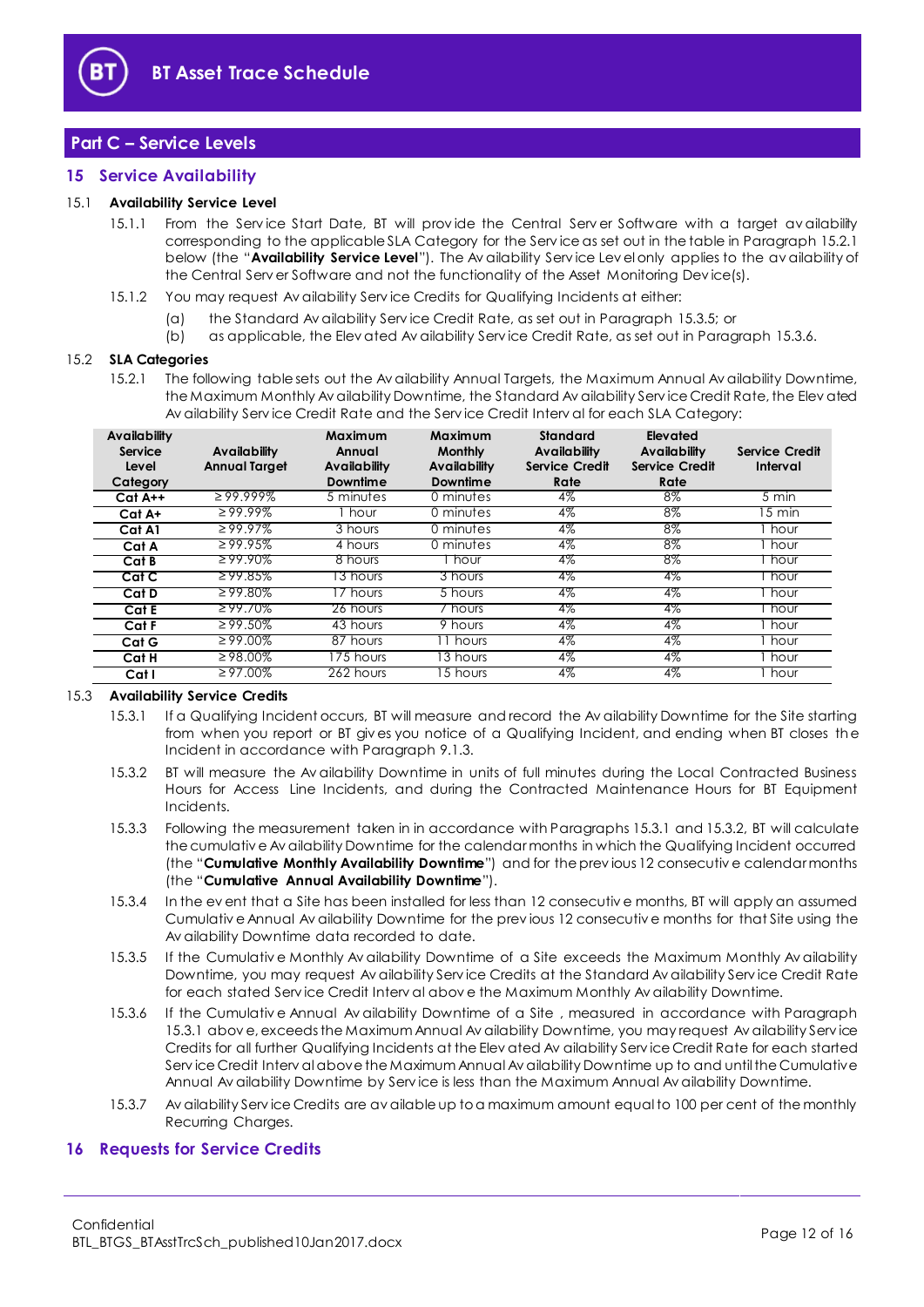

- <span id="page-12-0"></span>16.1 You may request applicable Serv ice Credits within 28 days of the end of the calendar month in which an Incident occurred by prov iding details of the reason for the claim. Any failure by you to submit a request in accordance with this Paragraph [16.1](#page-12-0) will constitute a waiv er of any claim for Serv ice Credits in that calendar month.
- <span id="page-12-1"></span>16.2 Upon receipt of a v alid request for Serv ice Credits in accordance with Paragrap[h 16.1;](#page-12-0)
	- 16.2.1 BT will issue you with the applicable Serv ice Credits by deducting those Serv ice Credits from your inv oice within two billing cycles of the request being receiv ed; and
	- 16.2.2 following expiry or termination of the Contract where no further inv oices are due to be issued by BT, BT will pay you the Serv ice Credits in a reasonable period of time.
- 16.3 All Serv ice Lev els and Serv ice Credits will be calculated in accordance with information recorded by, or on behalf of, BT.
- 16.4 The Serv ice Lev els under this Schedule will not apply:
	- 16.4.1 in the ev ent that Clause 8 of the General Terms applies;
	- 16.4.2 during any trial period of the Serv ice;
	- 16.4.3 to failures due to any Force Majeure Ev ent;
	- 16.4.4 if you cause a delay or do not prov ide any requested information in accordance with any reasonable timescales BT tells you about;
	- 16.4.5 to any Incident not reported in accordance with Paragrap[h 9](#page-7-0) abov e; or
	- 16.4.6 if you hav e not complied with the Contract.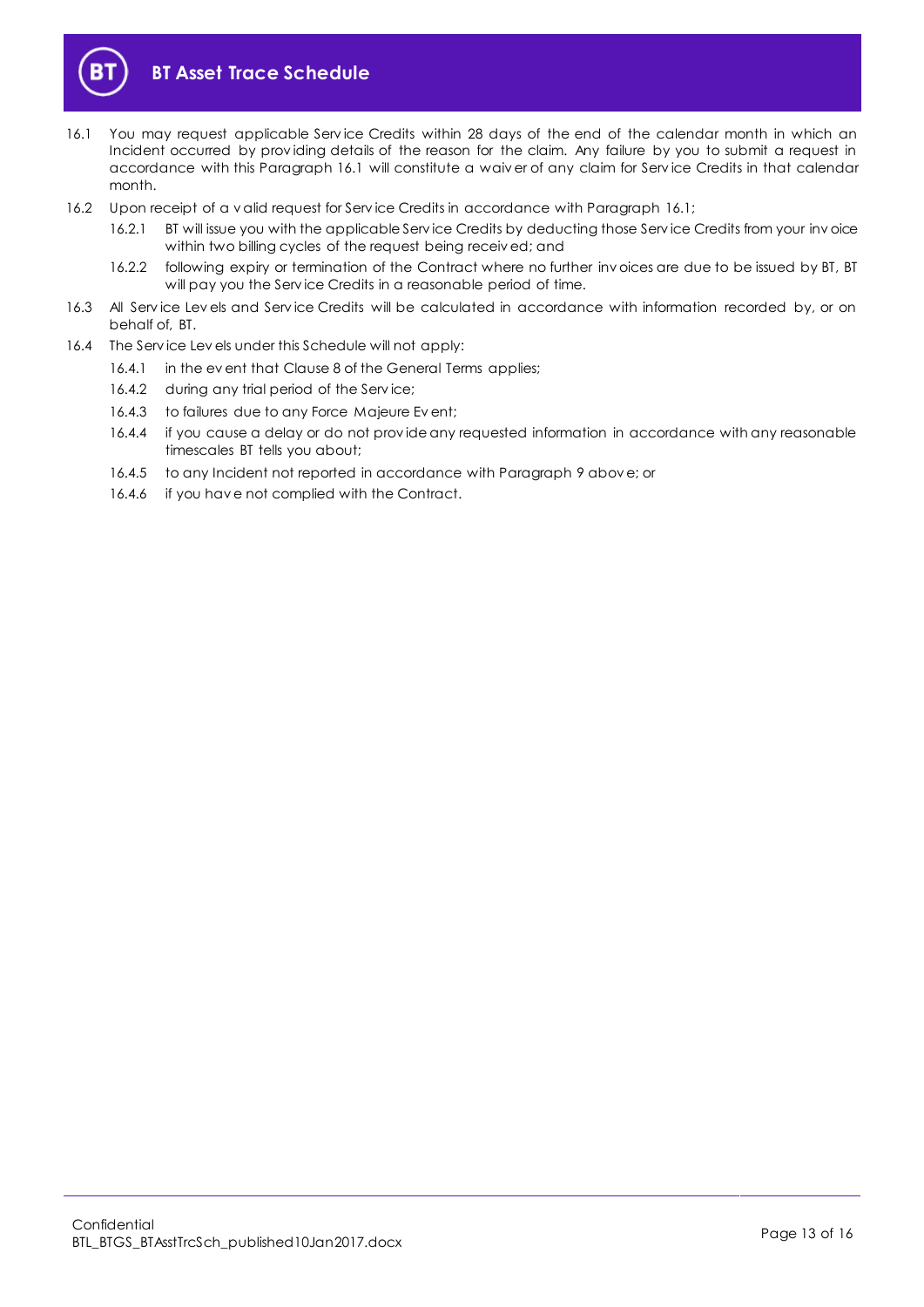

## <span id="page-13-0"></span>**Part D – Defined Terms**

#### <span id="page-13-1"></span>**17 Defined Terms**

In addition to the defined terms in the General Terms, capitalised terms in this Schedule will hav e the following meanings (and in the case of conflict between these defined terms and the defined terms in the General Terms, these defined terms will take precedence for the purposes of this Schedule):

"**Access Line**" means a Circuit connecting a Site to the BT Network.

"**Asset Monitoring Device**" means the tracking sensor required to prov ide the Serv ice, which has the capabilities and specifications as set out at Appendix 1 and are also "**Purchased Equipment**";

"**Availability**" means the period of time when the Serv ice is functioning.

"**Availability Annual Target**" means the target annual av ailability of the Serv ice as set out in the table at Paragraph [16.2](#page-12-1) for the relev ant SLA Category.

"**Availability Downtime**" means the period of time during which a Qualifying Incident exists as measured by BT in accordance with Paragrap[h 15.3.1.](#page-11-6) 

"**Availability Service Credit**" means the Serv ice Credit calculated at the Standard Av ailability Serv ice Credit Rate or at the Elev ated Av ailability Serv ice Credit Rate as applicable.

"**Availability Service Level**" has the meaning giv en in in Paragraph [15.1.1.](#page-11-8)

"**Business Hours**" means between the hours of 0800 and 1700 in a Business Day.

"**Central Server Software**" means the system that is capable of capturing data from an Asset Monitoring Dev ice to giv e v isibility of the status of Customer Assets.

"**Contracted Maintenance Hours**" means the times during which BT will prov ide maintenance for BT Equipment, which will be Business Hours unless specified otherwise in the Order.

"**Cumulative Annual Availability Downtime**" has the meaning giv en in Paragraph [15.3.3.](#page-11-9)

"**Cumulative Monthly Availability Downtime**" has the meaning giv en in Paragrap[h 15.3.3.](#page-11-9)

"**Customer Asset**" means the remote Customer's item(s) to which the Asset Monitoring Dev ice(s) is attached.

"**Customer Committed Date**" has the meaning giv en in Paragraph [7.1.3.](#page-3-6)

"**Customer Contact**" has the meaning giv en in Paragraph [8.1.1.](#page-4-3)

"**Customer Equipment**" means any equipment including any Purchased Equipment and any software, other than BT Equipment, used by you in connection with a Serv ice.

"**DAP**" means Deliv ered at Place as defined in Incoterms® 2010.

"**De-installation Charges**" means the charges payable by you on de-installation of the Serv ice that will be equal to the then current rates for Installation Charges on the date of de-installation.

"**Domain Name**" means a readable name on an Internet page that is linked to a numeric IP Address.

"**Elevated Availability Service Credit Rate**" means the applicable rate as set out in the table at Paragraph [15.2.1](#page-11-3) for the relev ant SLA Category.

"**Emergency Procedures**" means any emergency maintenance that BT may hav e to carry out, updates and other procedures for reasons of health, safety, security or otherwise to protect the Serv ice, and which may cause a disruption to the Serv ice.

"**EU**" means European Union.

"**Incident**" means an unplanned interruption to, or a reduction in the quality of, the Serv ice or particular element of the Serv ice.

"**Incoterms® 2010**" means the International Commercial Terms, which are a series of pre-defined commercial terms published by the International Chamber of Commerce and are a trademark of the International Chamber of Commerce.

"**Installation Charges**" means those Charges set out in the Order in relation to installation of the Serv ice and/or any Purchased Equipment, Customer Equipment and/or BT Equipment as applicable.

"**Integrated Services Digital Network**" or "**ISDN**" means a set of communication standards for simultaneous digital transmission of v oice, v ideo, data, and other network serv ices ov er the traditional circuits of the PSTN.

"**Internet**" means a global system of interconnected networks that use a standard Internet Protocol to link dev ices worldwide.

"**Internet Protocol**" or "**IP**" means a communications protocol for dev ices connected to the Internet that specifies the format for addresses and units of transmitted data.

"**Internet Registration Authority**" means an internationally recognised organisation that logs the registered owners of Domain Names and manages Domain Name registries for the country or international community that it represents.

"**IP Address**" means a unique number on the Internet of a network card or controller that identifies a dev ice and is v isible by all other dev ices on the Internet.

"**Local Area Network**" or "**LAN**" means the infrastructure that enables the ability to transfer IP serv ices within Sites (including data, v oice and v ideo conferencing serv ices).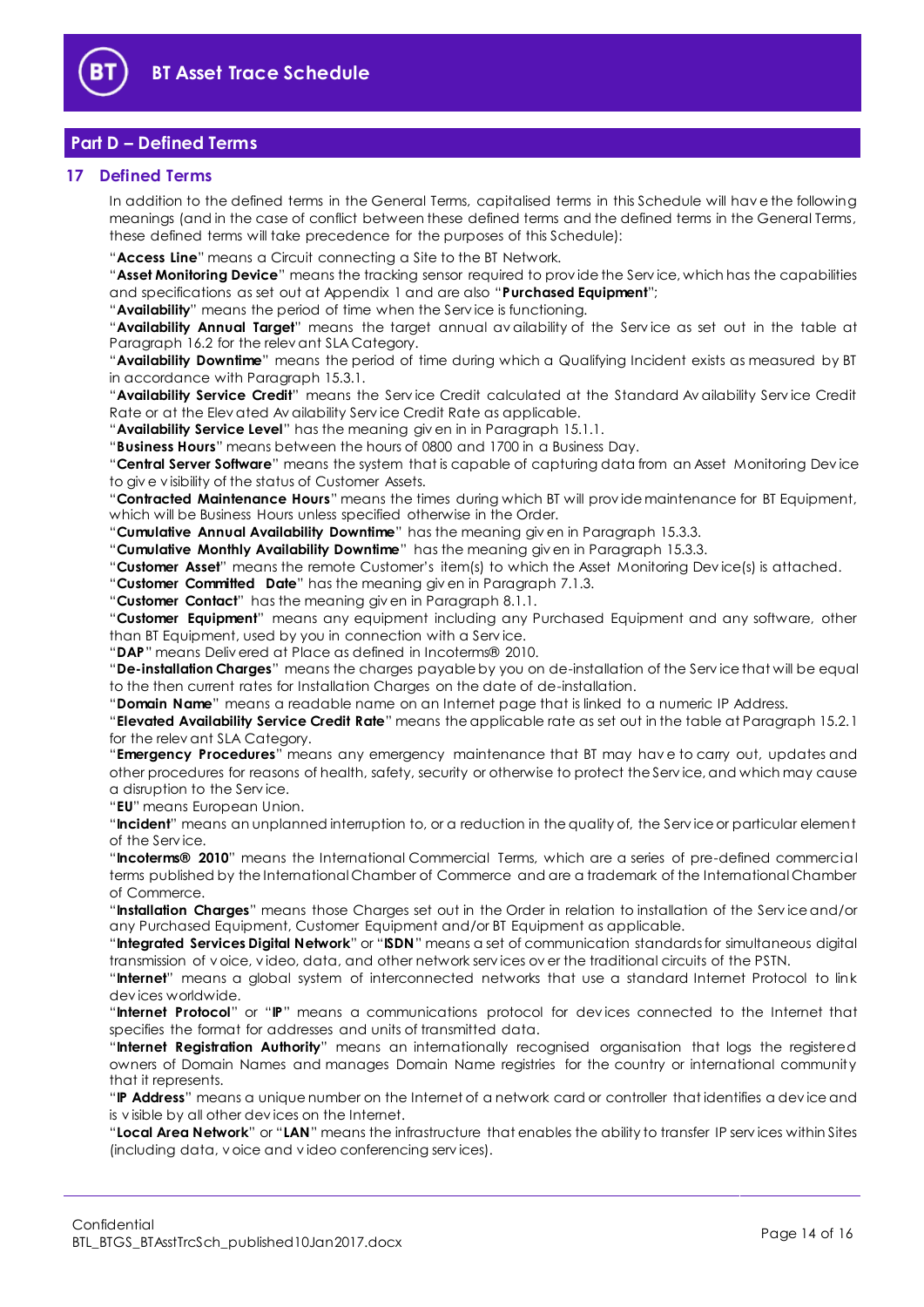

"**Local Contracted Business Hours**" means the times during which maintenance of any Access Line is prov ided, which will be Business Hours unless specified otherwise in the Order.

"**Maintenance Release**" means a type of Software Release which is the collection of cumulativ e error corrections, which may include enhancements to the existing functionality or performance of the software.

"**Major Release**" means a Software Release that prov ides significant new functionalities or performance.

"**Maximum Annual Availability Downtime**" has the meaning giv en in the table at Paragraph [15.2.1](#page-11-3) for the relev ant SLA Category.

"**Maximum Monthly Availability Downtime**" has the meaning giv en in the table at Paragraph [15.2.1](#page-11-3) for the relev ant SLA Category.

"**Minimum Period of Service**" means a period of 12 consecutiv e months beginning on the Serv ice Start Date, unless otherwise set out in an Order.

"**Monthly Charges**" means the monthly Recurring Charges for the Serv ice and the sum of the Usage Charges for the three full prev ious months div ided by three.

"**Network Terminating Equipment**" or "**NTE**" means the BT Equipment used to prov ide the Serv ice, either at the point of connection between the BT Network and the Access Line, or prov ided at the Site(s) for connection to the Network Terminating Unit.

"Network Terminating Unit" or "NTU" means the socket where your wiring, equipment or existing qualifying data serv ice is connected to the Access Line.

"**Notice of Non-Renewal**" has the meaning giv en in Paragrap[h 6.2.2.](#page-2-0)

"**Patch**" means a type of Software Release which is a bug fix or software change released to correct v erified software errors in the current v ersion.

"**Planned Maintenance**" means any Maintenance BT has planned to do in adv ance.

"**PSTN**" means Public Switched Telephone Network, which is the concentration of the world's public circuit switched telephone networks.

"**Qualifying Incident**" means a Sev erity Lev el 1 Incident, except where any of the following ev ents have occurred:

- (a) the Serv ice has been modified or altered in any way by you, or by BT in accordance with your instructions;
- (b) Planned Maintenance;
- (c) you hav e performed any network configurations that BT did not approv e;
- (d) an Incident has been reported and BT cannot confirm that an Incident ex ists after performing tests;
- (e) if on receiv ing an Asset Monitoring Dev ice reported as faulty by you, BT determines that there is no fault, or
- (f) you requested BT to test the Serv ice at a time when no Incident has been detected and/or reported.

"**Recurring Charges**" means the Charges for the Serv ice or applicable part of the Serv ice that are inv oiced repeatedly in ev ery payment period (e.g. ev ery month), as set out in the Order.

"**Renewal Period**" means for each Serv ice, the initial 30 day period following the Minimum Period of Serv ice, and each subsequent 30 day period.

"**Reverse Charge Mechanism**" means the method by which customers within the European Union can self-assess for domestic VAT on cross-border purchases in accordance with Articles 194 – 199 of Council Directiv e 2006/112/EC.

"**Service**" has the meaning giv en in Paragrap[h 1.](#page-1-2)

"**Service Centre**" has the meaning giv en in Paragrap[h 7.1.1.](#page-3-7)

"**Service Credit Interval**" means as set out in the table at Paragraph [15.2.1](#page-11-3) for the relev ant SLA Category.

"**Service Level**" means the Av ailability Serv ice Lev el.

"**Service Management Boundary**" has the meaning giv en in Paragraph [4.1.](#page-1-9)

"**Service Options**" has the meaning giv en in Paragrap[h 3.](#page-1-4)

"**Severity Level 1 Incident**" means an Incident that cannot be circumv ented and that constitutes a complete loss of Serv ice at the Site or circuit.

"**Site**" means a location at which the Serv ice is prov ided.

"**SLA Category**" means category F, that, in accordance with the table set out at Paragraph [15.2.1,](#page-11-3) specifies the following in relation to the Serv ice, Site or circuit:

- (a) Av ailability Annual Target;
- (b) Maximum Annual Av ailability Downtime
- (c) Maximum Monthly Av ailability Downtime;
- (d) Standard Av ailability Serv ice Credit Rate;
- (e) Elev ated Av ailability Serv ice Credit Rate; and
- (f) Serv ice Credit Interv al.

"**Spare Stock**" has the meaning giv en in Paragraph [8.1.13\(a\).](#page-6-0)